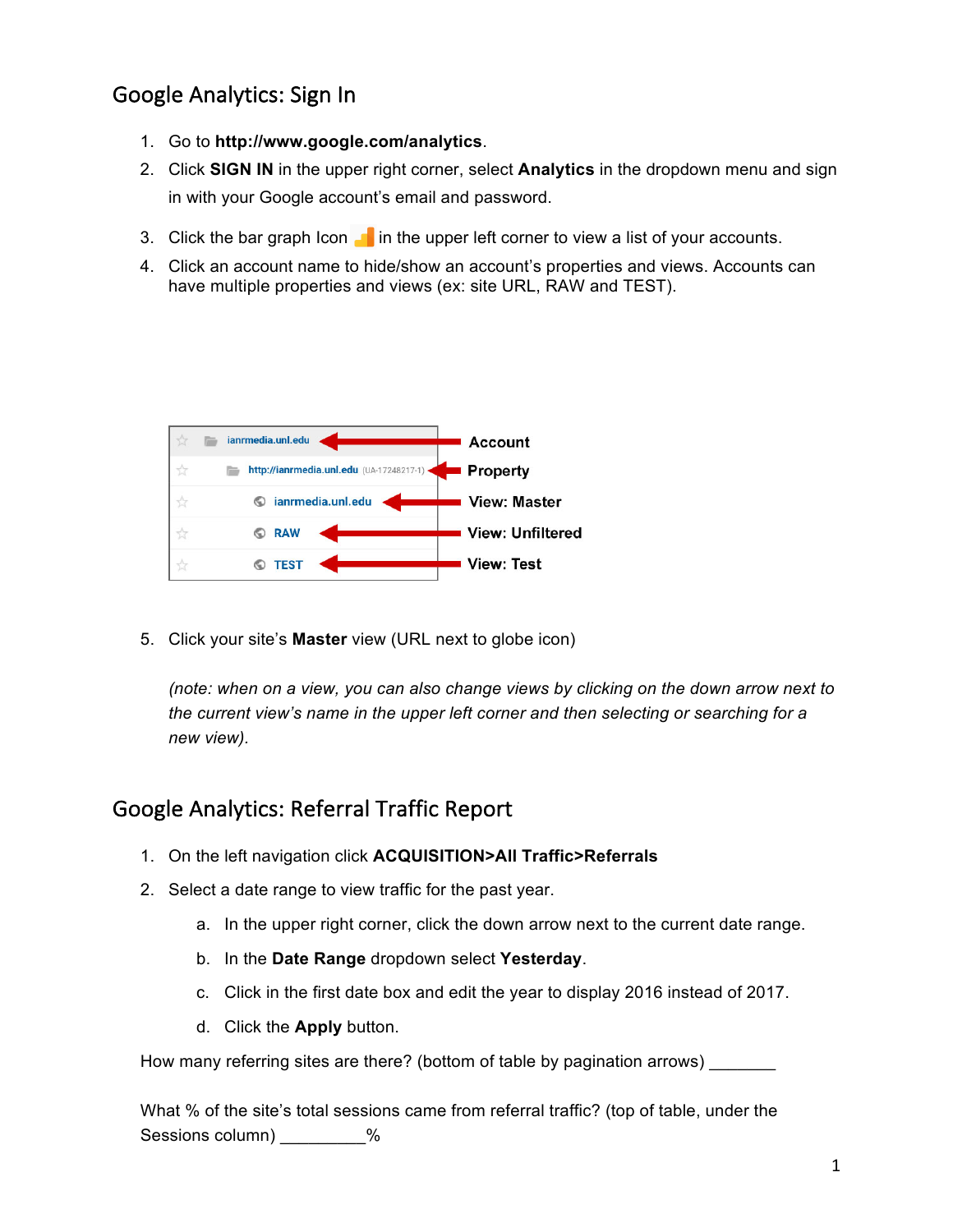|  |  | List the top five referring sites (Source column) |  |  |
|--|--|---------------------------------------------------|--|--|
|  |  |                                                   |  |  |

\_\_\_\_\_\_\_\_\_\_\_\_\_\_\_\_\_\_\_\_\_\_\_\_\_\_\_\_\_\_\_\_\_\_\_\_\_\_\_\_\_\_\_\_\_\_\_\_\_\_

\_\_\_\_\_\_\_\_\_\_\_\_\_\_\_\_\_\_\_\_\_\_\_\_\_\_\_\_\_\_\_\_\_\_\_\_\_\_\_\_\_\_\_\_\_\_\_\_\_\_

\_\_\_\_\_\_\_\_\_\_\_\_\_\_\_\_\_\_\_\_\_\_\_\_\_\_\_\_\_\_\_\_\_\_\_\_\_\_\_\_\_\_\_\_\_\_\_\_\_\_

\_\_\_\_\_\_\_\_\_\_\_\_\_\_\_\_\_\_\_\_\_\_\_\_\_\_\_\_\_\_\_\_\_\_\_\_\_\_\_\_\_\_\_\_\_\_\_\_\_\_

\_\_\_\_\_\_\_\_\_\_\_\_\_\_\_\_\_\_\_\_\_\_\_\_\_\_\_\_\_\_\_\_\_\_\_\_\_\_\_\_\_\_\_\_\_\_\_\_\_\_

## Google Analytics: Identify Invalid Hostnames

1. While on the Referral Traffic report page, click the **Secondary dimension** dropdown. In the search box, type "hostname" and click it in the search results to select it.

|               | Other $\sim$<br>Primary Dimension: Source Landing Page |                              |
|---------------|--------------------------------------------------------|------------------------------|
| Plot Rows     | Secondary dimension $\mathbf{\nabla}$ Sort Type:       | Default $\blacktriangledown$ |
|               | Q hostname                                             |                              |
|               | <b>v</b> Behavior                                      | <b>Acquisition</b>           |
| <b>Source</b> | Hostname                                               | <b>Sessions</b><br>Se<br>J   |

- 2. At the bottom of the table, change the **Show Rows** dropdown to show **100** results.
- 3. Scroll down the table and look for invalid hostnames, ones that are not in the valid list below.

#### **Valid hostnames:**

your own domain (domain.com) your own sub domains (blog.domain.com) translate.googleusercontent.com webcache.googleusercontent.com web.archive.org yourdomain.googleweblight.com www.youtube.com (if tracking code is on your Youtube channel) other sites of yours that use the same GA tracking code

 $\mathcal{L}_\mathcal{L}$  , where  $\mathcal{L}_\mathcal{L}$  is the set of the set of the set of the set of the set of the set of the set of the set of the set of the set of the set of the set of the set of the set of the set of the set of the

 $\mathcal{L}_\mathcal{L}$  , where  $\mathcal{L}_\mathcal{L}$  is the set of the set of the set of the set of the set of the set of the set of the set of the set of the set of the set of the set of the set of the set of the set of the set of the

List a few of the invalid hostnames you found?

### Google Analytics: Add an Advanced Search Filter

1. While on the Referral Traffic report page, with the Hostname column still active, click the **advanced** link next to the search box.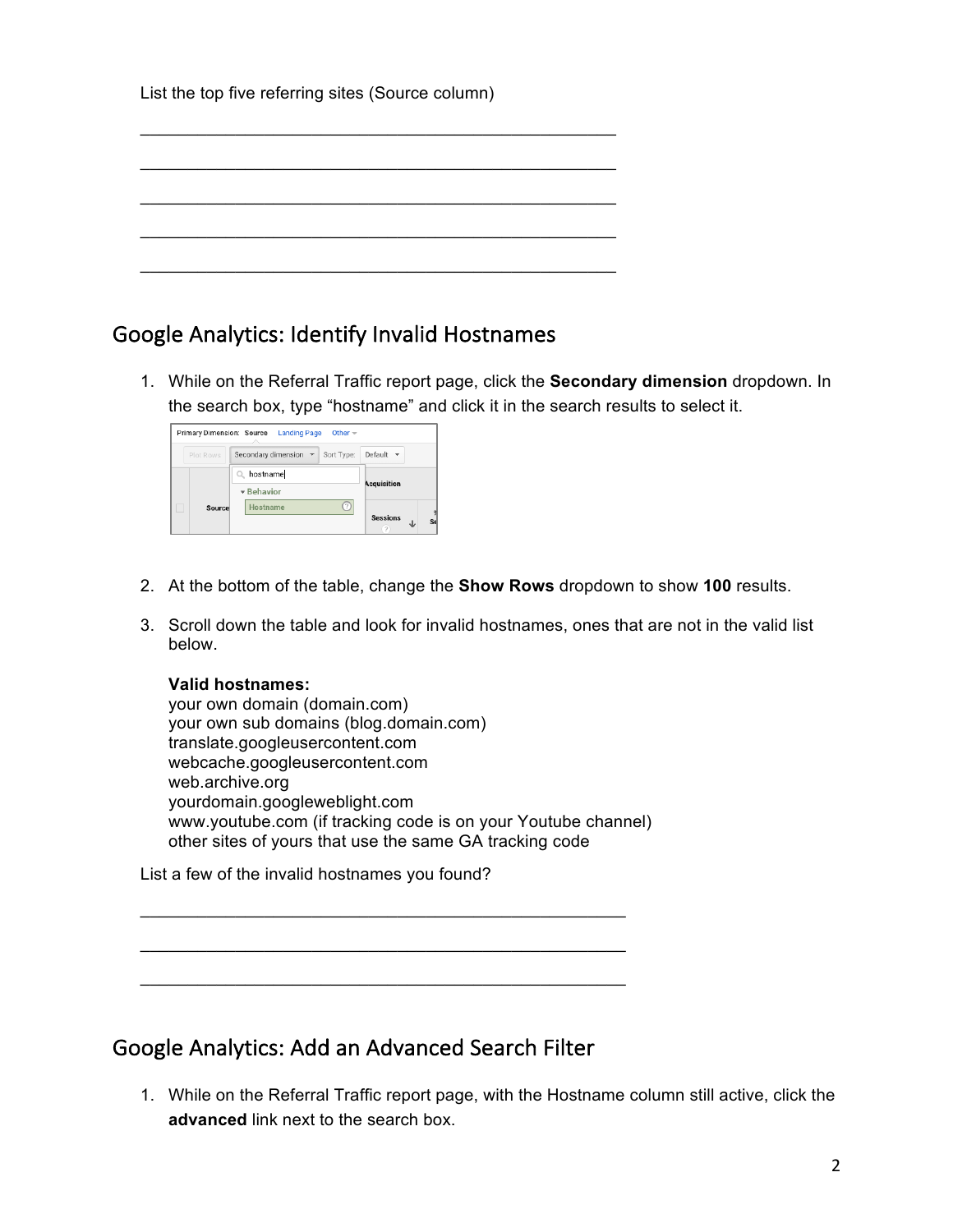2. Enter the site's domain name (example: iarnmedia.unl.edu) in the text box with the default dropdowns selected as shown below (Include Hostname Containing) and click the **Apply** button.



Are your top five referring sites the same ones you listed earlier? (yes or no)

- 3. How many referring sites are there now?
- 4. What % of the site's total sessions come from referral traffic now?
- 5. Remove the advanced search filter by clicking "edit" next to the **Advanced Filter ON** dropdown. Click the tiny grey circle with an x in it next to the filter and click the **Apply** button.
- 6. Remove the Hostname column by clicking the tiny grey circle with an x in it next to the Hostname column heading.

## Google Analytics: Referring Sites Landing Page Report

1. While on the Referral Traffic report page, at the top of the table, next to Primary Dimension:, click **Landing Page.**

Are there any landing pages that don't look like real pages? (yes or no)

- 2. Add a Hostname column (see #1, Google Analytics: Identify Invalid Hostnames)
- 3. Add a Hostname filter (see #1-2, Google Analytics: Add an Advanced Search Filter)

Are there any landing pages that still don't look like real pages? (yes or no)

### Google Analytics: Create a Shortcut

1. While on the Referral Traffic landing page report, with the Hostname column and filter active, click **Shortcut** at the top of the page, enter a name and click the **OK** button (ex: Referral Landing Page Hostname Filter-AH *add your initials on the end if using the test login*).